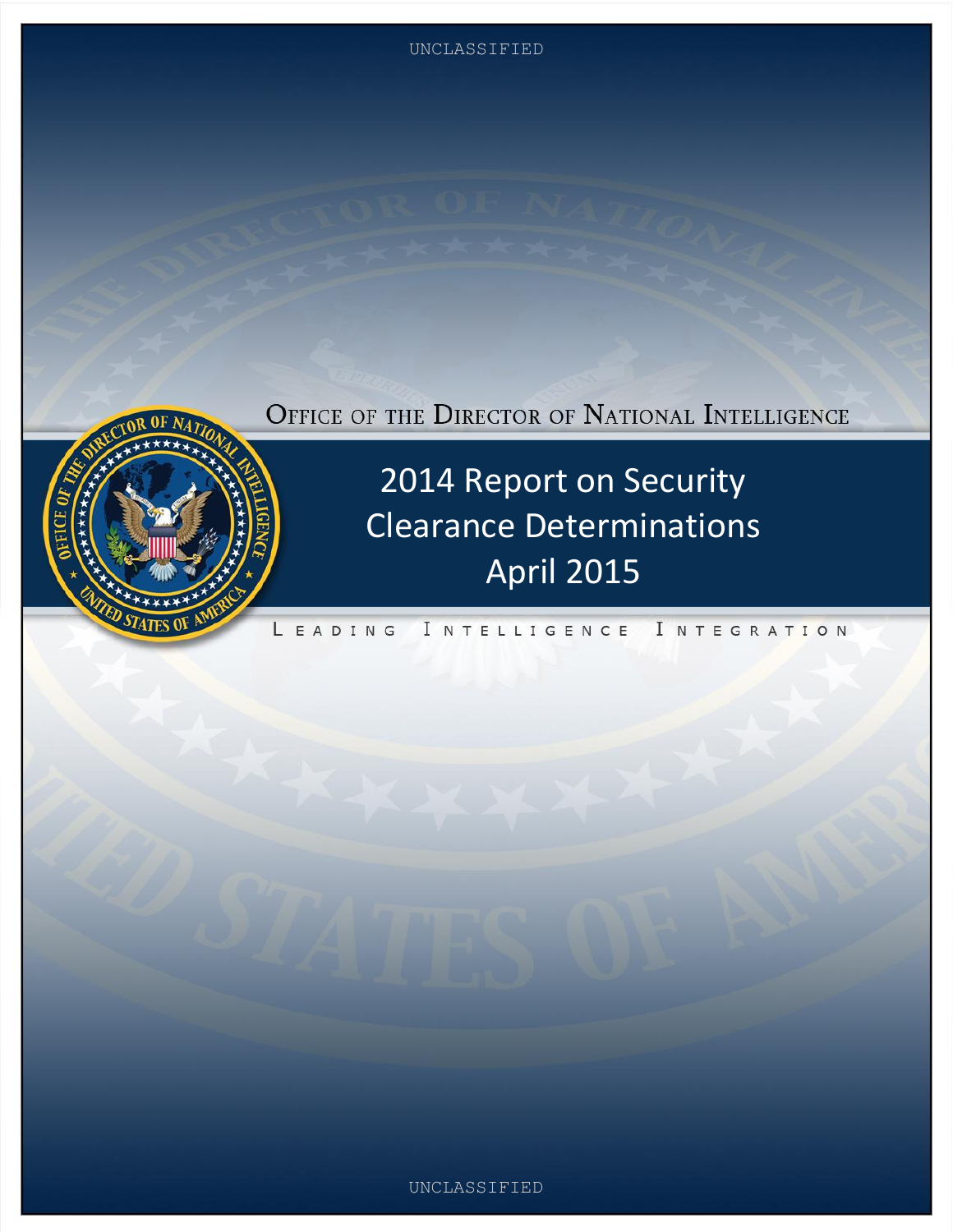| <b>Contents</b>                                                                                                                                                                                                                                                                                                               |  |
|-------------------------------------------------------------------------------------------------------------------------------------------------------------------------------------------------------------------------------------------------------------------------------------------------------------------------------|--|
|                                                                                                                                                                                                                                                                                                                               |  |
|                                                                                                                                                                                                                                                                                                                               |  |
| The FY 2010 IAA requires the number of individuals who held, and who were approved to<br>hold, a security clearance as of October 1, 2014, to be calculated and categorized by<br>personnel type – government employees, contractors, or other – and by security                                                              |  |
|                                                                                                                                                                                                                                                                                                                               |  |
| i. The time in days to process the shortest and longest security clearance determination<br>made among 80% of security clearance determinations, and the time in days for the<br>shortest and longest security clearance determination made among 90% of                                                                      |  |
| ii. The number of pending security clearance investigations for such level as of October<br>1, 2014 that have remained pending for: 4 months or less; between 4 months and 8<br>months; between 8 months and one year; and for more than one year 8                                                                           |  |
| iii. The percentage of reviews during the preceding fiscal year that resulted in a denial or                                                                                                                                                                                                                                  |  |
| iv. The percentage of investigations during the preceding fiscal year that resulted in                                                                                                                                                                                                                                        |  |
| v. The percentage of investigations during the preceding fiscal year that did not result in<br>enough information to make a decision on potentially adverse information 9                                                                                                                                                     |  |
| vi. The number of completed or pending security clearance determinations for<br>government employees and contractors during the preceding fiscal year that have<br>taken longer than one year to complete; the agencies that investigated and<br>adjudicated such determinations; and the cause of significant delays in such |  |
|                                                                                                                                                                                                                                                                                                                               |  |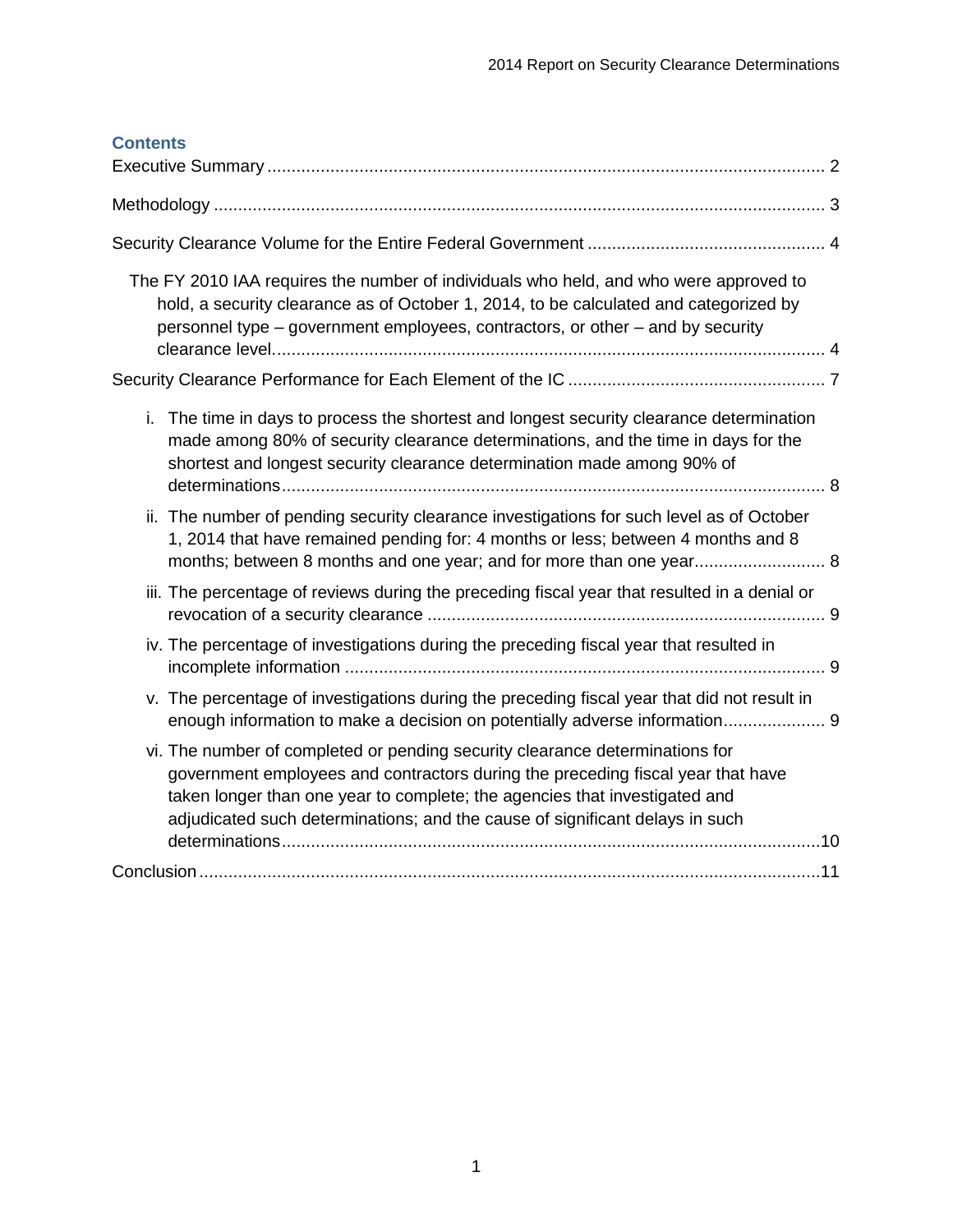### <span id="page-2-0"></span>**EXECUTIVE SUMMARY**

The Intelligence Authorization Act (IAA) for Fiscal Year (FY) 2010<sup>1</sup> requires the President to submit an annual *Report on Security Clearance Determinations* to Congress. The IAA directs this report to include the number of United States Government (USG) employees who held a security clearance at each level as of October 1 of the preceding year and the number of USG employees who were approved for a security clearance at each level during the preceding fiscal year. Similar data pertaining to USG contractors is also required. Also, for each element of the Intelligence Community (IC), in-depth security clearance timeliness determination metrics are required. In response to these IAA requirements, the Office of the Director of National Intelligence (ODNI) has prepared this *2014 Report on Security Clearance Determinations* consistent with the security clearance data requirements as outlined by the categories listed below.

| <b>Security Clearance Volume Levels for</b><br><b>USG Employees and USG Contractors</b>                                                                                                                   | <b>Security Clearance Determination Processing</b><br><b>Metrics for the Seven IC Agencies</b>                                                                                                                                                                                                                                                            |
|-----------------------------------------------------------------------------------------------------------------------------------------------------------------------------------------------------------|-----------------------------------------------------------------------------------------------------------------------------------------------------------------------------------------------------------------------------------------------------------------------------------------------------------------------------------------------------------|
| The number of individuals, categorized by government<br>employees and contractors who held and who were<br>approved for a security clearance as of 1 October 2014;<br>sorted by security clearance level. | j.<br>The time in days to process the shortest and<br>longest security clearance determination made<br>among 80% of security clearance determinations,<br>and the time in days for the shortest and longest<br>security clearance determination made among 90%<br>of determinations.                                                                      |
|                                                                                                                                                                                                           | ii.<br>The number of security clearance investigations as<br>of October 1 of the preceding fiscal year open for:                                                                                                                                                                                                                                          |
|                                                                                                                                                                                                           | 4 months or less;<br>$\circ$                                                                                                                                                                                                                                                                                                                              |
|                                                                                                                                                                                                           | $4 - 8$ months:<br>$\circ$                                                                                                                                                                                                                                                                                                                                |
|                                                                                                                                                                                                           | $8 - 12$ months; and<br>$\circ$                                                                                                                                                                                                                                                                                                                           |
|                                                                                                                                                                                                           | more than 1 year.<br>$\circ$                                                                                                                                                                                                                                                                                                                              |
|                                                                                                                                                                                                           | iii.<br>Percentage of reviews during the preceding fiscal<br>year that resulted in a denial or revocation of a<br>security clearance.                                                                                                                                                                                                                     |
|                                                                                                                                                                                                           | Percentage of investigations during the preceding<br>iv.<br>fiscal year that resulted in incomplete information.                                                                                                                                                                                                                                          |
|                                                                                                                                                                                                           | Percentage of investigations during the preceding<br>v.<br>fiscal year that did not result in enough information<br>to make a decision on potentially adverse<br>information.                                                                                                                                                                             |
|                                                                                                                                                                                                           | The number of completed or pending security<br>vi.<br>clearance determinations for government<br>employees and contractors during the preceding<br>fiscal year that have taken longer than one year to<br>complete; the agencies that investigated and<br>adjudicated such determinations; and the cause of<br>significant delays in such determinations. |

#### **Security Clearance Data Required by the FY 2010 IAA**

 1 Intelligence Authorization Act for Fiscal Year 2010, Sec. 367 Security Clearances: Reports; Reciprocity (PL 111-259).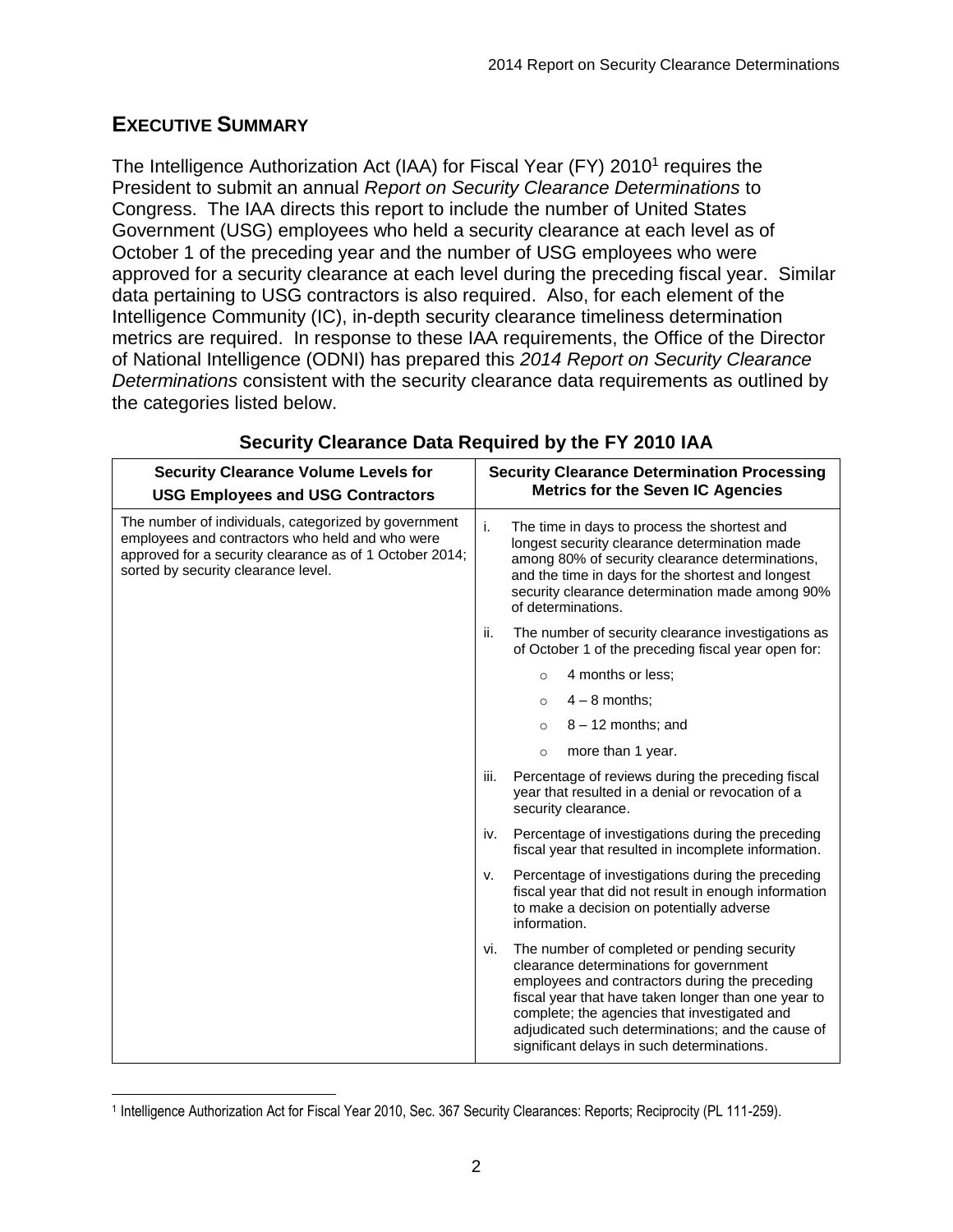This 2014 annual security clearance determinations report provides the current state of government security clearances. The total volume of individuals eligible for access to classified information is reported and is further broken down by the number of individuals who have been briefed and are currently "in access" as well as those eligible but currently "not in access." In FY 2014, there were across-the-board decreases in all categories. There was also a reduction in new clearances approved. These decreases were the result of efforts across the USG to review and validate whether an employee or contractor still requires access to classified information and several additional Department of Defense (DoD) initiatives to review its cleared population.

#### <span id="page-3-0"></span>**METHODOLOGY**

In order to report security clearance volume levels, the National Counterintelligence and Security Center's (NCSC) Special Security Directorate (SSD) compiled and processed data from the three primary security clearance record repositories: ODNI's Scattered Castles (SC); DoD's Joint Personnel Adjudication System (JPAS); and the Office of Personnel Management's (OPM) Central Verification System (CVS). To fulfill specific reporting requirements of the FY 2010 IAA, the SSD issued a special data call to the seven IC agencies with delegated authority to conduct investigations or adjudications.

SSD worked with the three clearance repository owners to minimize double-counting of duplicate records in those repositories. This was necessary because adjudicative facilities are increasingly recording their determinations in multiple repositories for reciprocity purposes. Therefore, duplicate entries may be created when different agencies grant eligibility for access to the same individual. Queries between SC and JPAS, which account for approximately 93 percent of all clearance entries, were structured to eliminate duplication where possible.

During FY 2014, SSD and OPM collaborated to set the stage for the upload of active, completed clearance records from CVS to SC. This, in addition to the current upload of records from JPAS, will enable SC to contain active security clearance records from all federal agencies in FY 2015, making metrics for reporting purposes more exact, and enabling SC users to view CVS data on the classified system. OPM continues to partner with the IC to explore cross-domain interface technology and various alternative solutions for enhanced CVS/SC information sharing for agencies that use unclassified systems.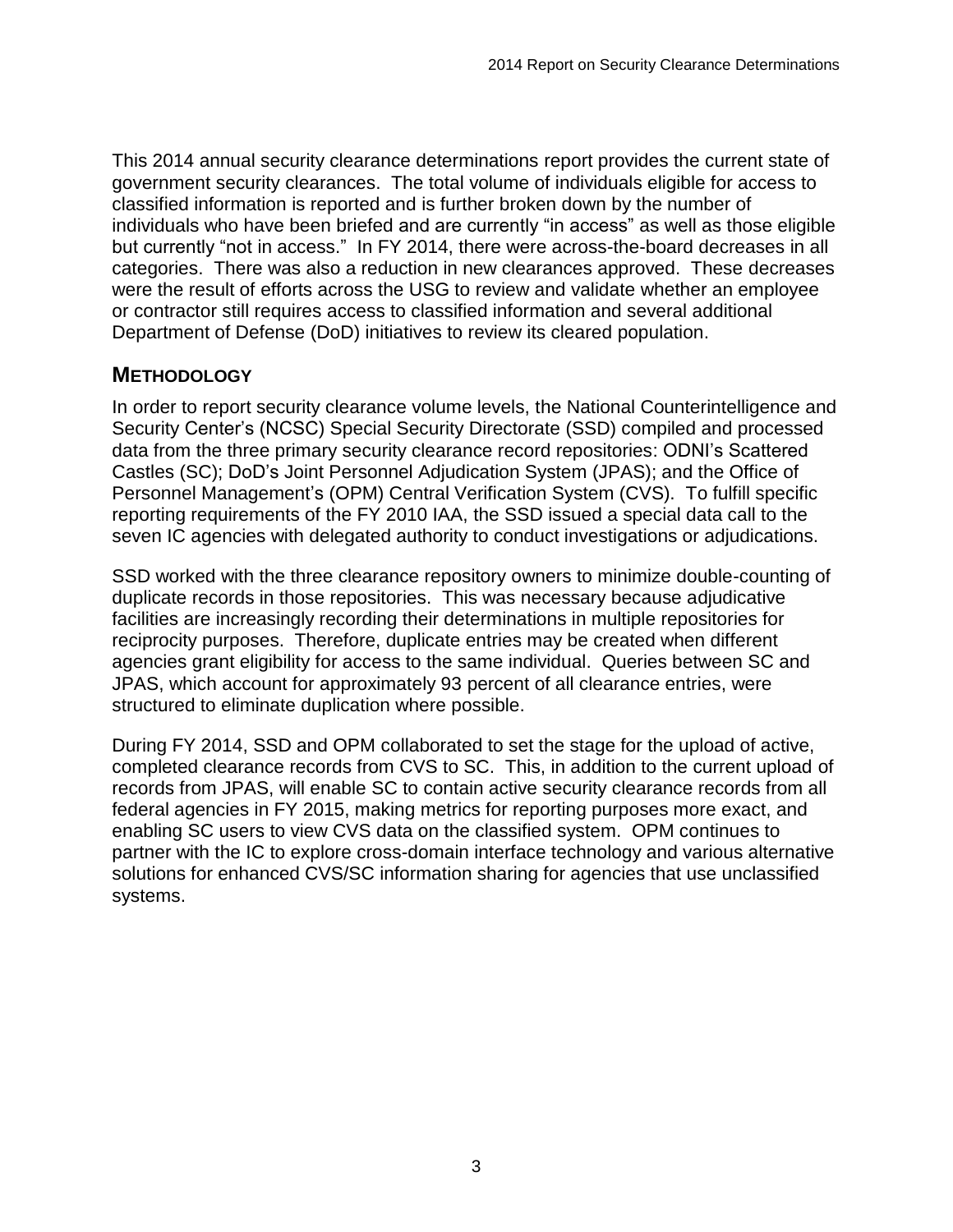#### <span id="page-4-0"></span>**SECURITY CLEARANCE VOLUME FOR THE ENTIRE FEDERAL GOVERNMENT**

<span id="page-4-1"></span>The FY 2010 IAA requires the number of individuals who held, and who were approved to hold, a security clearance as of October 1, 2014, to be calculated and categorized by personnel type – government employees, contractors, or other<sup>2</sup> – and by security clearance level.

**Table 1** provides the number of individuals in these categories for both FY 2013 and FY 2014. As in last year's report, we show the total number of individuals "in access" (**Table 1.1**), those eligible, but currently "not in access" (**Table 1.2**), and the total number of individuals eligible to hold a security clearance (**Table 1.3**).

**Table 1.1**, *Eligible (In access)*, refers to individuals who were investigated and adjudicated favorably and also were briefed into access to classified information. As of October 1, 2014, there were 164,501 fewer individuals "in access" than on October 1, 2013 (a 5.3 percent decrease).

**Table 1.2**, *Eligible (Not in access)*, reflects that there were 471,302 fewer individuals in this category as compared to October 1, 2013 (a 22.9 percent decrease). Individuals, such as those supporting the military, may be determined eligible due to the sensitivity of their positions and the potential need for immediate access to classified information, but may not have actual access to classified information until the need arises.

**Table 1.3**, *Total Eligibility*, shows a decrease of 635,803 individuals (12.3 percent) found eligible to hold a clearance, to include those "in access," since October 2013. Total Eligibility refers to individuals who were investigated and adjudicated favorably and had access to classified information as well as those who were favorably adjudicated but did not have access to classified information.

 <sup>2</sup> The "government" category includes all government employees and military personnel. Contractors include all industry employees, independent contractors and consultants. The "other" category includes the number of cleared government and contractor personnel reported in CVS, which does not have an employee type field, and the number of individuals in JPAS and Scattered Castles for which the employee type category field was not complete.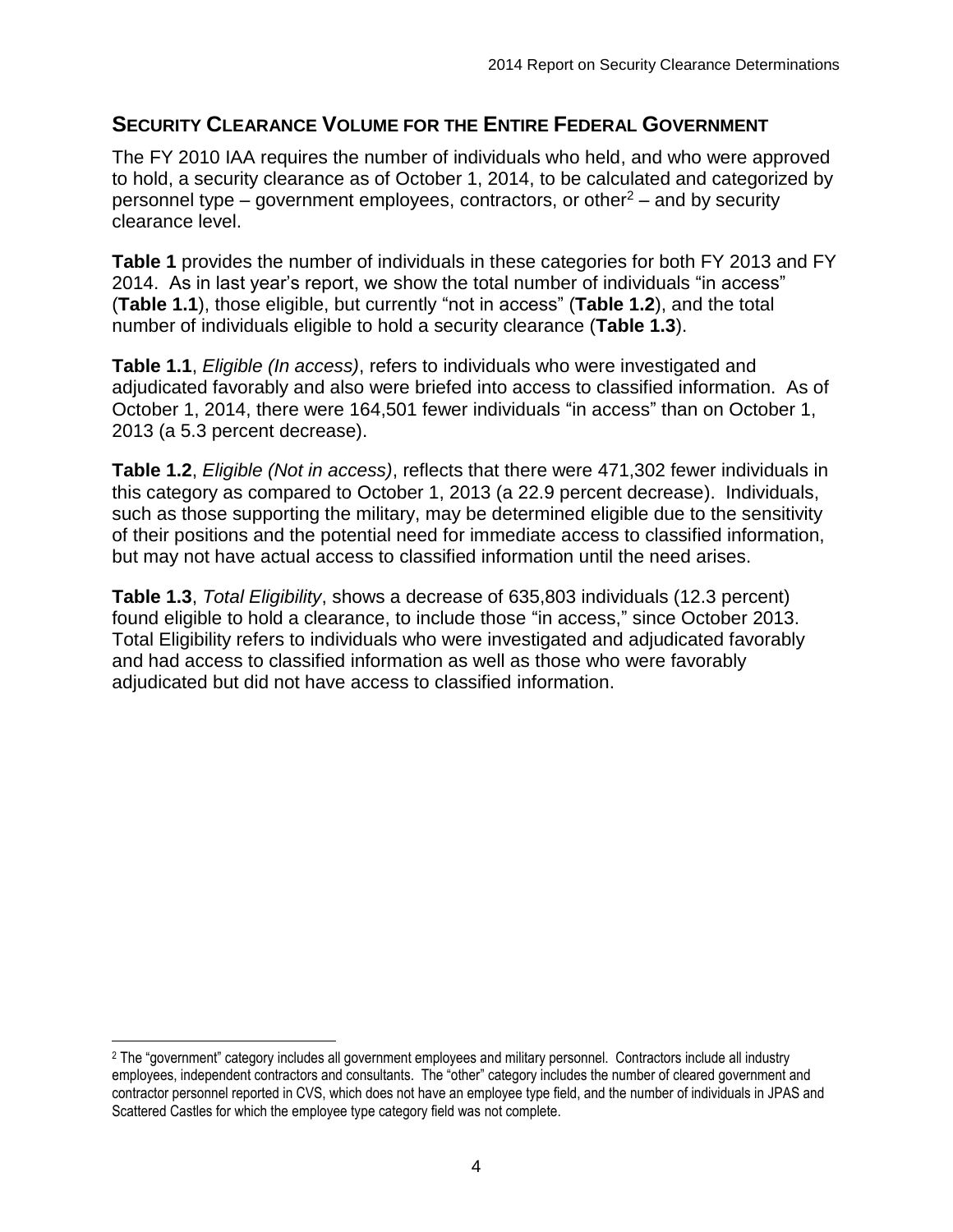| Table 1.1                             |                      |                                       |           |                |                   |  |  |  |  |
|---------------------------------------|----------------------|---------------------------------------|-----------|----------------|-------------------|--|--|--|--|
| Eligible (In access)                  |                      |                                       |           |                |                   |  |  |  |  |
| Employee                              | As of 10/1/13:       |                                       |           | As of 10/1/14: |                   |  |  |  |  |
| <b>Type</b>                           | Conf/Secret          | <b>Top Secret</b>                     |           | Conf/Secret    | <b>Top Secret</b> |  |  |  |  |
| Government                            | 1,204,416            | 646,527                               |           | 1,104,943      | 626,996           |  |  |  |  |
| Contractor                            | 467,909              | 452,102                               |           | 442,486        | 436,573           |  |  |  |  |
| Other                                 | 144,512              | 176,511                               |           | 142,442        | 174,036           |  |  |  |  |
| Sub-Total:                            | 1,816,837            | 1,275,140                             |           | 1,689,871      | 1,237,605         |  |  |  |  |
| Total:                                | 3,091,977            |                                       |           | 2,927,476      |                   |  |  |  |  |
|                                       |                      | Table 1.2<br>Eligible (Not in access) |           |                |                   |  |  |  |  |
| Employee                              |                      | As of 10/1/13:                        |           |                | As of 10/1/14:    |  |  |  |  |
| <b>Type</b>                           | Conf/Secret          | <b>Top Secret</b>                     |           | Conf/Secret    | <b>Top Secret</b> |  |  |  |  |
| Government                            | 1,681,690            | 205,393                               |           | 1,307,183      | 144,155           |  |  |  |  |
| Contractor                            | 90,717               | 45,581                                |           | 40,699         | 20,127            |  |  |  |  |
| Other                                 | 31,347               | 3,674                                 |           | 69,933         | 5,003             |  |  |  |  |
| Sub-Total:                            | 1,803,754<br>254,648 |                                       |           | 1,417,815      | 169,285           |  |  |  |  |
| Total:                                | 2,058,402            |                                       | 1,587,100 |                |                   |  |  |  |  |
| Table 1.3<br><b>Total Eligibility</b> |                      |                                       |           |                |                   |  |  |  |  |
| Employee                              | As of 10/1/13:       |                                       |           | As of 10/1/14: |                   |  |  |  |  |
| <b>Type</b>                           | Conf/Secret          | <b>Top Secret</b>                     |           | Conf/Secret    | <b>Top Secret</b> |  |  |  |  |
| Government                            | 2,886,106            | 851,920                               |           | 2,412,126      | 771,151           |  |  |  |  |
| Contractor                            | 558,626              | 497,683                               |           | 483,185        | 456,700           |  |  |  |  |
| Other                                 | 175,859              | 180,185                               |           | 212,375        | 179,039           |  |  |  |  |
| Sub-Total:                            | 3,620,591            | 1,529,788                             |           | 3,107,686      | 1,406,890         |  |  |  |  |

**Table 1** Number of Security Clearances

5,150,379 4,514,576

Total: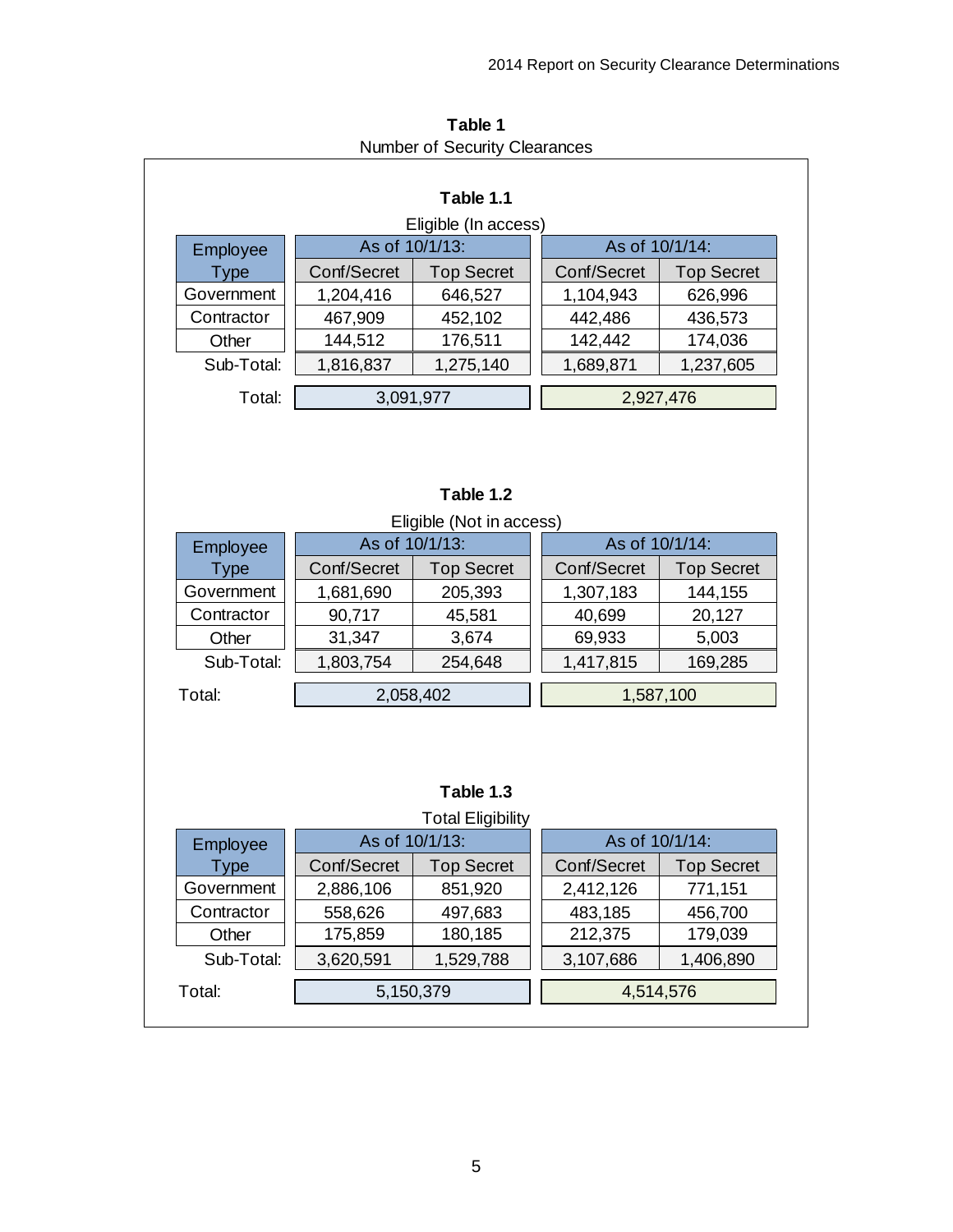The USG made a concerted effort in FY 2014 to determine whether individuals eligible for access to classified information still required such access. On October 31, 2013, the Director of National Intelligence, in his role as Security Executive Agent, issued executive correspondence, "*Validation of Personnel with Eligibility for Access to Classified Information."* The memorandum called for department and agency heads to review and validate the need of their personnel for continued eligibility for access to classified information, consistent with Executive Order 12968, as amended. This effort resulted in a 3.1 percent reduction in the number of individuals eligible for access to classified information and accelerated several initiatives already underway to validate information in the clearance repositories.

Since the beginning of FY 2014, with the concurrence of the Under Secretary of Defense for Intelligence, the Defense Manpower Data Center has implemented several data quality initiatives (DQI) which resulted in reductions to the eligible population across the DoD; particularly in the "not in access" category. DQIs were developed to improve the data quality within JPAS and ensure that personnel security policies are consistently enforced in JPAS through the implementation of scripts and data analysis. Most significant were DQIs 597, 689, and 690.

- DQI 597 administratively debriefs access in JPAS for subjects whose eligibility does not support the current access. This includes subjects who have separated from the military or who are deceased, and/or records for which there is no owning or servicing security management office (SMO). This DQI occurs on a monthly basis and mainly impacted the reduction of the eligible "in access" population.
- DQI 689 administratively modified military or civilian categories where the subjects did not have any owning or servicing SMO and where there had been no activity on the person, or the person had not been briefed into access within the past 24 months. Military or civilian subjects who had no other active categories were administratively withdrawn which resulted in an approximate 440,000 reduction.
- DQI 690 downgraded military members in the Individual Ready Reserve (IRR)/Standby Reserve (SR) category to be downgraded to "Favorable" if there were no other active person categories (e.g. industry), no owning or servicing SMO, and no other activity on record for the past 24 months. "Favorable" status allows the quick recall of that population should the mission warrant it. This resulted in an approximate 25,000 reduction. This initiative additionally benefitted the services by assigning an owning SMO to approximately 67,000 other IRR/SR records.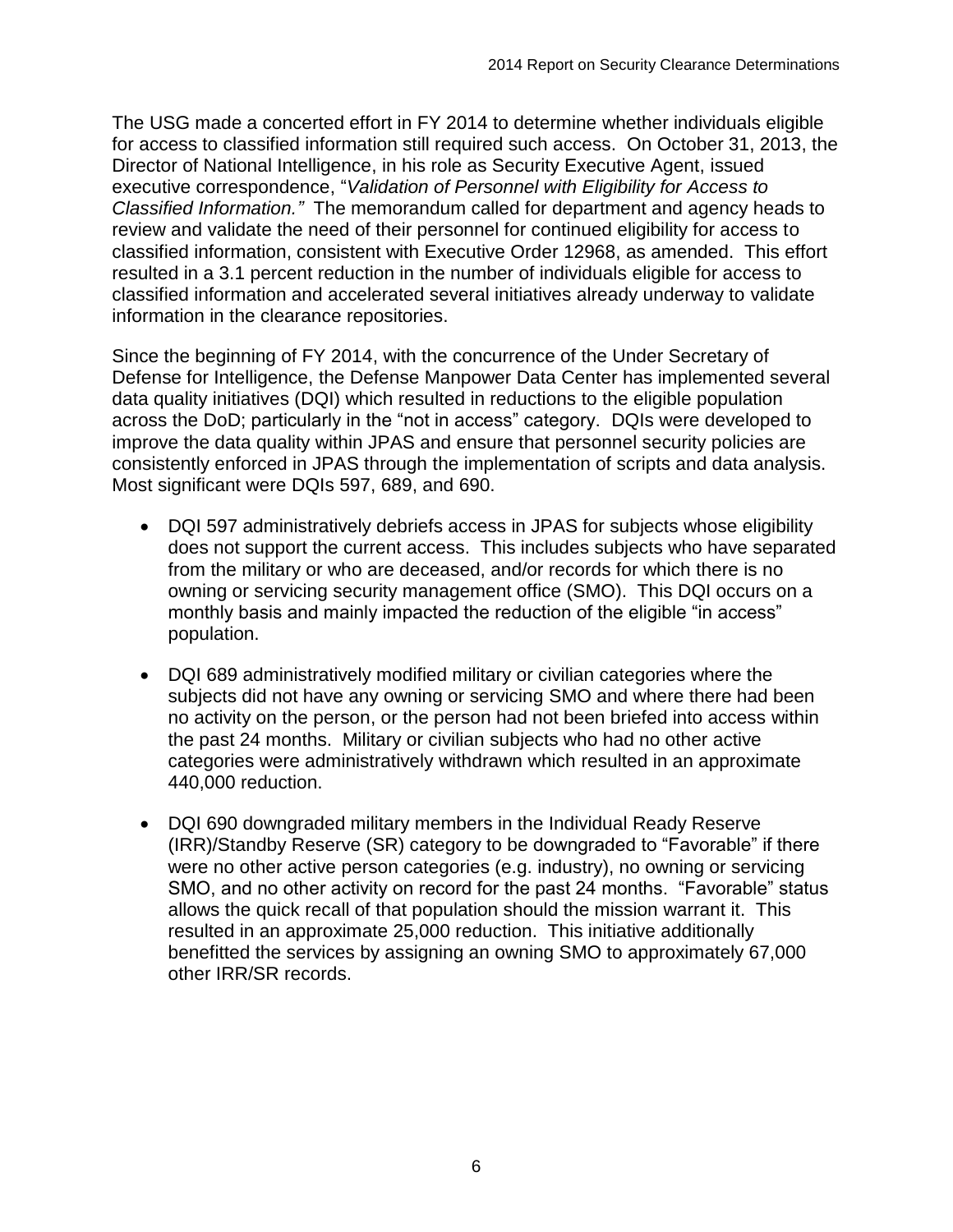**Table 2**, *Number of Security Clearance Approvals,* presents the number of individuals approved for a security clearance by clearance level. Variations in data collection fields in the repositories limit the ability to collect precise data. For instance, a query of the security clearance determination *approvals* recorded in some repositories cannot distinguish between initial clearance and periodic reinvestigation approvals. Therefore, the number of approvals does not represent the number of new clearances granted, but rather a combination of approvals for initial clearances and for reinvestigations of existing clearances. Within this category, however, there has been a 14.4 percent reduction in the number of security clearances approved as compared to FY 2013.

| Table 2    |             |                                        |             |                   |  |  |  |  |  |
|------------|-------------|----------------------------------------|-------------|-------------------|--|--|--|--|--|
|            |             | Number of Security Clearance Approvals |             |                   |  |  |  |  |  |
| Employee   |             | In FY 2013:                            |             | In FY 2014:       |  |  |  |  |  |
| Type       | Conf/Secret | <b>Top Secret</b>                      | Conf/Secret | <b>Top Secret</b> |  |  |  |  |  |
| Government | 369,245     | 152,490                                | 324,122     | 142,987           |  |  |  |  |  |
| Contractor | 82,875      | 131,209                                | 68,637      | 107,999           |  |  |  |  |  |
| Other      | 28,564      | 12,785                                 | 15,579      | 6,113             |  |  |  |  |  |
| Sub-Total: | 480,684     | 296,484                                | 408,338     | 257,099           |  |  |  |  |  |
| Total:     | 777,168     |                                        |             | 665,437           |  |  |  |  |  |

# <span id="page-7-0"></span>**SECURITY CLEARANCE PERFORMANCE FOR EACH ELEMENT OF THE IC**

To collect information responsive to FY 2010 IAA requirements set forth in items "i" through "vi" below, the ODNI issued a special data call to seven IC agencies with delegated authority to conduct investigations or adjudications: Central Intelligence Agency (CIA),<sup>3</sup> Defense Intelligence Agency (DIA), Federal Bureau of Investigation (FBI), National Geospatial-Intelligence Agency (NGA), National Reconnaissance Office (NRO), National Security Agency (NSA), and the Department of State (State). The results follow. 4

 <sup>3</sup> CIA also processes security clearances for ODNI employees and contractors.

<sup>&</sup>lt;sup>4</sup> FBI and Department of State provided data for their entire cleared population which has been included. Data from other agencies that have IC elements (DHS, DoE, DEA, and Departments of the Treasury, Army, Navy, Marine Corps, Coast Guard, and Air Force) was not requested and is not included since these agencies are unable to extract data on clearance actions for individuals assigned to IC positions without a manual review of files.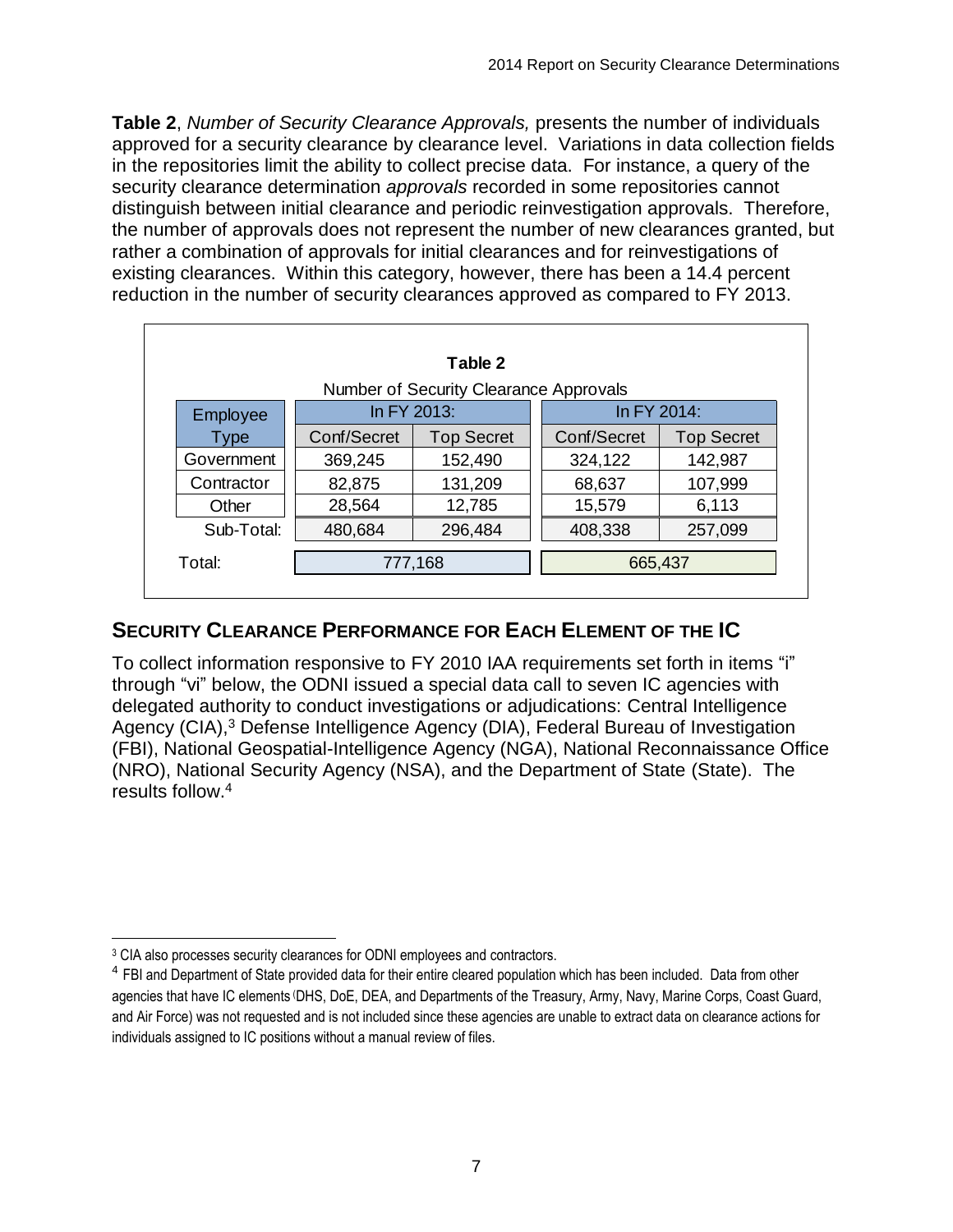<span id="page-8-0"></span>**i. The time in days to process the shortest and longest security clearance determination made among 80% of security clearance determinations, and the time in days for the shortest and longest security clearance determination made among 90% of determinations**

**Table 3**, *Processing Timeliness,* provides the total number of days required to process the shortest and longest security clearance cases—from initiation to adjudicative decision—for the fastest 80 percent of cases and for the fastest 90 percent of cases.

| Table 3                      |         |                 |                     |            |                 |           |                 |                     |                 |  |  |  |  |
|------------------------------|---------|-----------------|---------------------|------------|-----------------|-----------|-----------------|---------------------|-----------------|--|--|--|--|
| <b>Processing Timeliness</b> |         |                 |                     |            |                 |           |                 |                     |                 |  |  |  |  |
|                              |         | 80th Percentile |                     |            | 90th Percentile |           |                 |                     |                 |  |  |  |  |
| Agency                       |         | TS              | Secret/Confidential |            |                 | <b>TS</b> |                 | Secret/Confidential |                 |  |  |  |  |
|                              | Longest | <b>Shortest</b> | Longest             | Shortest   |                 |           | <b>Shortest</b> | Longest             | <b>Shortest</b> |  |  |  |  |
| <b>CIA</b>                   | 265     |                 | 151                 |            |                 | 414       |                 | 267                 |                 |  |  |  |  |
| <b>DIA</b>                   | 334     | 28              | <b>DNP</b>          | <b>DNP</b> |                 | 387       | 28              | <b>DNP</b>          | <b>DNP</b>      |  |  |  |  |
| <b>FBI</b>                   | 125     |                 | 180                 | 7          |                 | 164       |                 | 225                 |                 |  |  |  |  |
| <b>NGA</b>                   | 198     | 39              | <b>DNP</b>          | <b>DNP</b> |                 | 313       | 39              | <b>DNP</b>          | <b>DNP</b>      |  |  |  |  |
| <b>NRO</b>                   | 262     | 13              | 254                 | 94         |                 | 316       | 13              | 254                 | 94              |  |  |  |  |
| <b>NSA</b>                   | 214     | 13              | <b>DNP</b>          | <b>DNP</b> |                 | 316       | 13              | <b>DNP</b>          | <b>DNP</b>      |  |  |  |  |
| <b>State</b>                 | 169     | 2               | 121                 | 8          |                 | 238       | 2               | 153                 | 8               |  |  |  |  |

| Table 3               |  |
|-----------------------|--|
| Desaassina Timalingas |  |

DNP = Does Not Perform

<span id="page-8-1"></span>**ii. The number of pending security clearance investigations for such level as of October 1, 2014 that have remained pending for: 4 months or less; between 4 months and 8 months; between 8 months and one year; and for more than one year**

**Table 4**

**Table 4**, *Age Pending*, provides the number of pending security clearance investigations by length of time and by agency.

| Age Pending  |                                                                |                         |         |         |  |  |  |  |  |  |  |
|--------------|----------------------------------------------------------------|-------------------------|---------|---------|--|--|--|--|--|--|--|
|              | <b>Top Secret Initial Security Clearance</b><br>Investigations |                         |         |         |  |  |  |  |  |  |  |
| Agency       | $0$ to 4                                                       | $4$ to $8$              | 8 to 12 | Over 12 |  |  |  |  |  |  |  |
|              | <b>Months</b>                                                  | Months<br><b>Months</b> |         |         |  |  |  |  |  |  |  |
| <b>CIA</b>   | 408                                                            | 9                       |         | 0       |  |  |  |  |  |  |  |
| <b>DIA</b>   | 7                                                              | ი                       | O       | 0       |  |  |  |  |  |  |  |
| <b>FBI</b>   | 1,362                                                          | 332                     | 14      | 7       |  |  |  |  |  |  |  |
| <b>NGA</b>   | 18                                                             | 3                       | O       | ი       |  |  |  |  |  |  |  |
| <b>NRO</b>   | 185                                                            | ი                       | ი       | 0       |  |  |  |  |  |  |  |
| <b>NSA</b>   | 430                                                            | 312                     | 187     | 458     |  |  |  |  |  |  |  |
| <b>State</b> | 479                                                            | 157                     | 18      | 39      |  |  |  |  |  |  |  |

The IC reported that the focus on periodic reinvestigations and potential insider threat cases during FY 2014 caused resources to be reprioritized. Going forward, this may cause an increase in the number of initial cases pending for more than 4 months.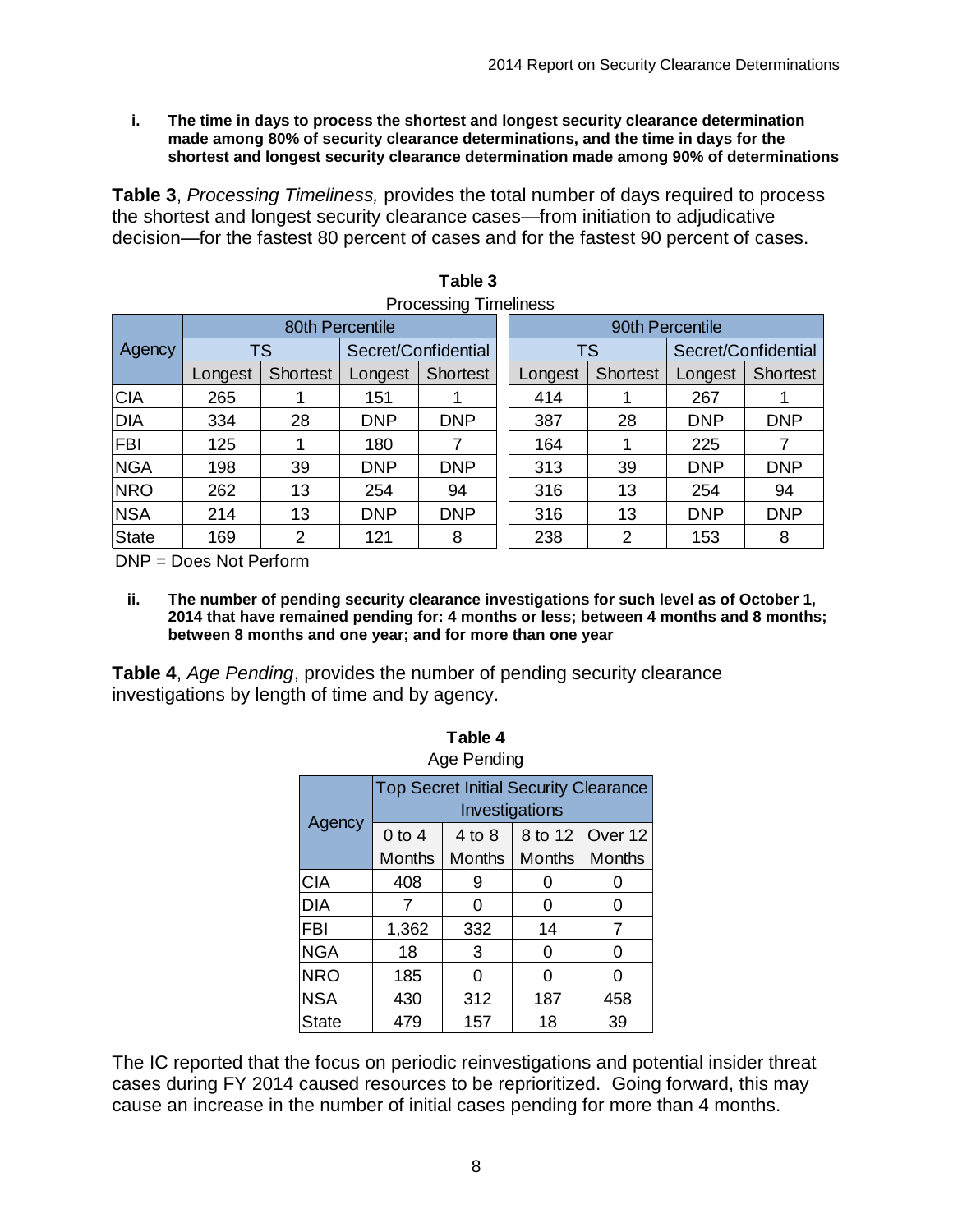#### <span id="page-9-0"></span>**iii. The percentage of reviews during the preceding fiscal year that resulted in a denial or revocation of a security clearance**

**Table 5**, *Denials and Revocations*, reflects the percentage of denials (resulting from adjudications of initial cases) and revocations (resulting from adjudications of periodic reinvestigations) in FY 2014. Revocations based solely on adverse reporting not requiring an investigation are not included. This situation might arise where information comes to light that is so damaging, timely revocation of a security clearance is prudent and necessary.

**Table 5** 

| l able 5                |         |                    |  |  |  |  |  |  |  |  |
|-------------------------|---------|--------------------|--|--|--|--|--|--|--|--|
| Denials and Revocations |         |                    |  |  |  |  |  |  |  |  |
|                         | FY 2014 |                    |  |  |  |  |  |  |  |  |
| Agency                  | Denials | <b>Revocations</b> |  |  |  |  |  |  |  |  |
| <b>CIA</b>              | 6.5%    | 0.6%               |  |  |  |  |  |  |  |  |
| <b>DIA</b>              | 0.5%    | $0.1\%$            |  |  |  |  |  |  |  |  |
| <b>FBI</b>              | $0.1\%$ | 0.3%               |  |  |  |  |  |  |  |  |
| <b>NGA</b>              | 3.9%    | 2.2%               |  |  |  |  |  |  |  |  |
| <b>NRO</b>              | $7.4\%$ | 1.6%               |  |  |  |  |  |  |  |  |
| <b>NSA</b>              | 9.2%    | 0.1%               |  |  |  |  |  |  |  |  |
| <b>State</b>            | 0.3%    | 0.2%               |  |  |  |  |  |  |  |  |

The difference in the percentage of denials and revocations among agencies can be attributed to different processes employed by those agencies. For example, FBI and State may discontinue security processing due to automatic disqualifiers found during a suitability review before the case reaches the security clearance adjudication phase. These cases are cancelled by Human Resources before security clearance determinations are rendered and are not, therefore, categorized as security clearance denials. Other IC elements consider all relevant information in their security clearance adjudicative process. They render security clearance denials based upon the totality of the information contained in the case files, which results in a higher percentage of denials.

#### <span id="page-9-1"></span>**iv. The percentage of investigations during the preceding fiscal year that resulted in incomplete information**

Agencies confirmed that their final reports of investigation contained all required/relevant information prior to adjudication.

<span id="page-9-2"></span>**v. The percentage of investigations during the preceding fiscal year that did not result in enough information to make a decision on potentially adverse information**

The seven IC agencies listed on Table 5 reported that they had no cases to report against this category. Agencies worked to ensure that sufficient information was available to make a decision on any potentially adverse information.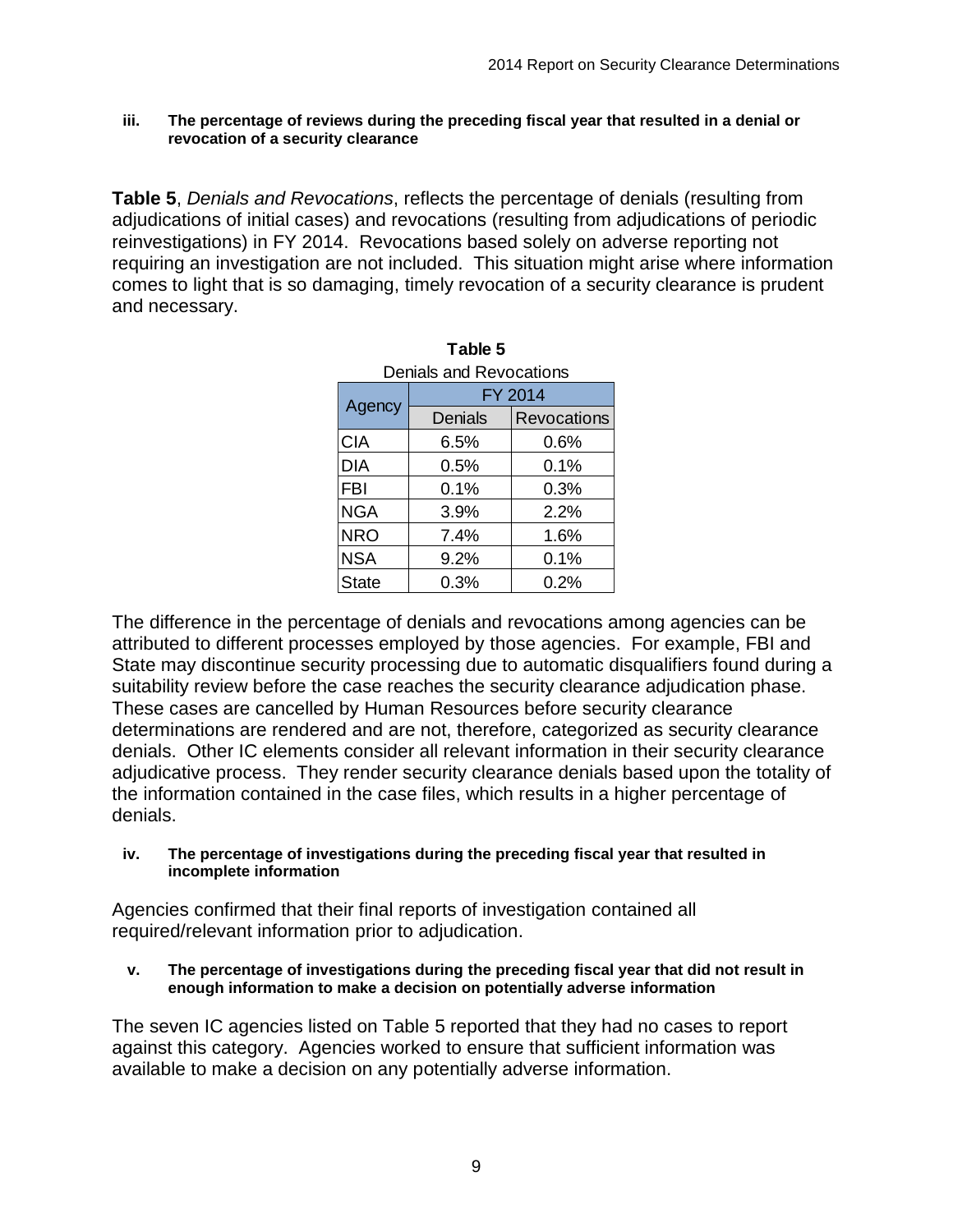<span id="page-10-0"></span>**vi. The number of completed or pending security clearance determinations for government employees and contractors during the preceding fiscal year that have taken longer than one year to complete; the agencies that investigated and adjudicated such determinations; and the cause of significant delays in such determinations**

**Table 6**, *Delays More Than 1 Year,* shows the number of security clearance determinations for USG employees that required more than a year to complete.

**Table 7**, *Delays More Than 1 Year*, shows the number of security clearance determinations for contractors that required more than a year to complete.

| Table 6                 |             |                |  |  |  |  |  |  |  |
|-------------------------|-------------|----------------|--|--|--|--|--|--|--|
| Delays More Than 1 Year |             |                |  |  |  |  |  |  |  |
| <b>Government Cases</b> |             |                |  |  |  |  |  |  |  |
| Agency                  | Over 1 Year |                |  |  |  |  |  |  |  |
|                         | Pending     | Completed      |  |  |  |  |  |  |  |
| <b>CIA</b>              | 106         | 139            |  |  |  |  |  |  |  |
| <b>DIA</b>              | 20          | ი              |  |  |  |  |  |  |  |
| <b>FBI</b>              |             | $\overline{2}$ |  |  |  |  |  |  |  |
| <b>NGA</b>              | 34          | 45             |  |  |  |  |  |  |  |
| <b>NRO</b>              | U           | 1              |  |  |  |  |  |  |  |
| <b>NSA</b>              | 102         | 10             |  |  |  |  |  |  |  |
| <b>State</b>            | 39          | 44             |  |  |  |  |  |  |  |

| Table 7                 |                                |                                |  |  |  |  |  |  |
|-------------------------|--------------------------------|--------------------------------|--|--|--|--|--|--|
| Delays More Than 1 Year |                                |                                |  |  |  |  |  |  |
| <b>Contractor Cases</b> |                                |                                |  |  |  |  |  |  |
| Agency                  | Over 1 Year                    |                                |  |  |  |  |  |  |
|                         | Pending                        | Completed                      |  |  |  |  |  |  |
| <b>CIA</b>              | 226                            | 735                            |  |  |  |  |  |  |
| DIA                     | Unable to provide at this time |                                |  |  |  |  |  |  |
| <b>FBI</b>              |                                | 19                             |  |  |  |  |  |  |
| <b>NGA</b>              |                                | Unable to provide at this time |  |  |  |  |  |  |
| <b>NRO</b>              |                                | 170                            |  |  |  |  |  |  |
| <b>NSA</b>              | 356                            | 156                            |  |  |  |  |  |  |
| State                   |                                |                                |  |  |  |  |  |  |

Some DoD IC agencies only have delegated investigative authority over their civilian employee population and therefore, can only report the overall timeliness for that population. These agencies only conduct adjudications of contractors who already have a Top Secret clearance for access to sensitive compartmented information.

**Table 8**, *Causes of Significant Delays*, contains detailed information for cases pending more than one year. Some agencies cannot report detailed information, either for their entire population—due to the technical limitations of their current database of record or for their contractor population for the reasons cited in the previous section.